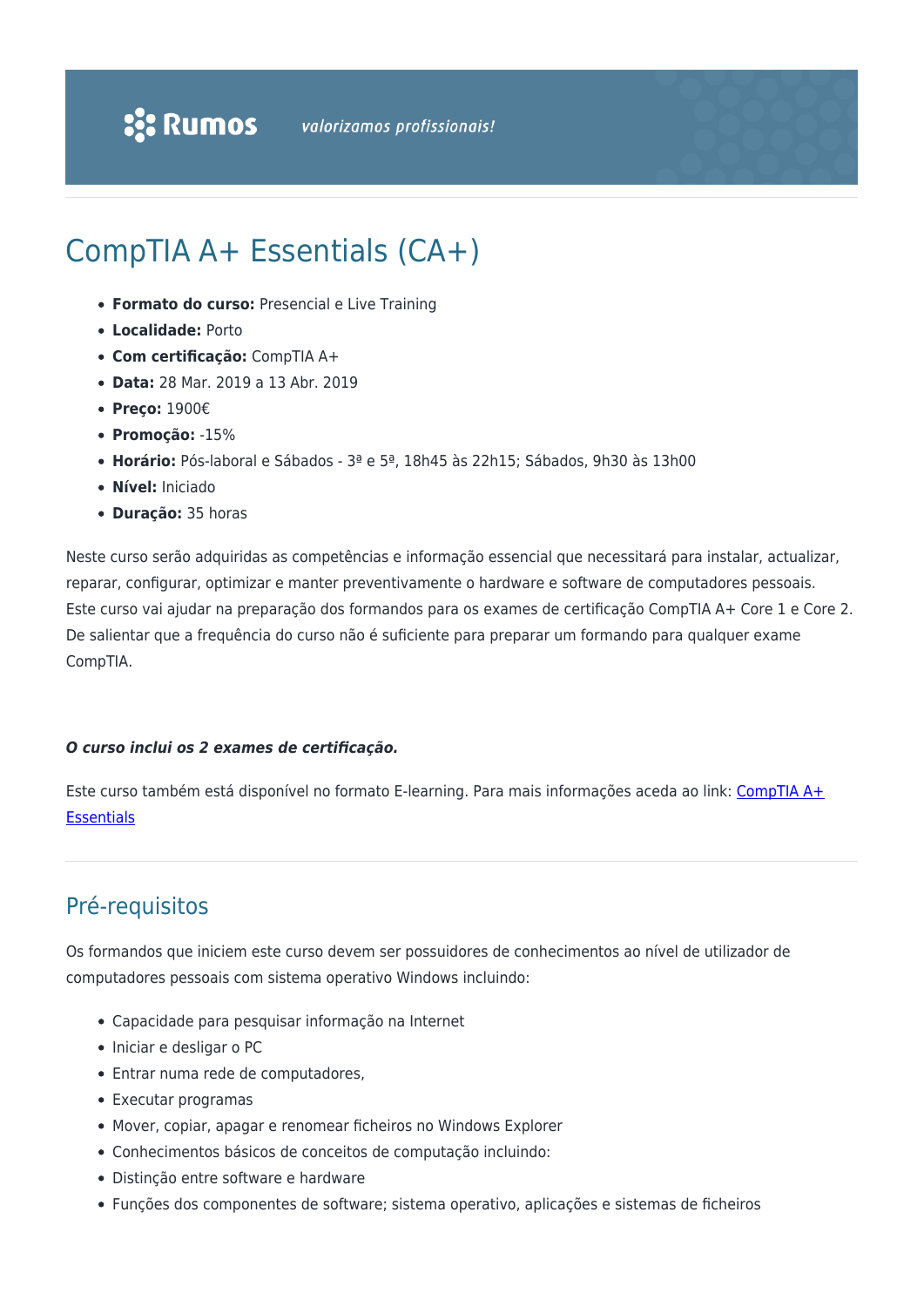Função de uma rede de computadores

É importante que os formandos tenham o nível recomendado de experiência de trabalho em TI antes de fazerem o exame. Para a certificação CompTIA A+ é recomendado ter entre 6 a 12 meses de experiência de trabalho no terreno.

## **Objectivos**

No final da ação de formação os participantes deverão estar aptos a:

- Identificar os componentes de computadores pessoais
- Identificar os componentes e funções fundamentais dos sistemas operativos dos computadores pessoais
- Identificar as melhores práticas seguidas pelos técnicos profissionais
- Instalar e configurar componentes dos computadores
- Instalar e configurar componentes dos sistemas
- Manter e diagnosticar componentes periféricos
- Diagnosticar componentes de sistemas
- Instalar e configurar sistemas operativos
- Manter e diagnosticar instalações do Microsoft Windows
- Identificar tecnologias de rede
- Instalar e gerir ligações de rede
- Dar assistência a dispositivos de computação móvel
- Dar assistência a impressoras e digitalizadores
- Identificar conceitos de segurança no âmbito da computação pessoal
- Dar assistência a segurança de computadores pessoais

### Metodologia

Este curso está disponível na modalidade:

- Presencial
- [Live Training](https://rumos.pt/formacao/rumos-live-training/)
- [E-Learning](https://www.rumos.pt/curso/comptia-aessentials-e-learning/)

### Programa

#### **Supporting Operating Systems**

- Identify Common Operating Systems
- Troubleshooting Methodology
- Use Windows Features and Tools
- Manage Files in Windows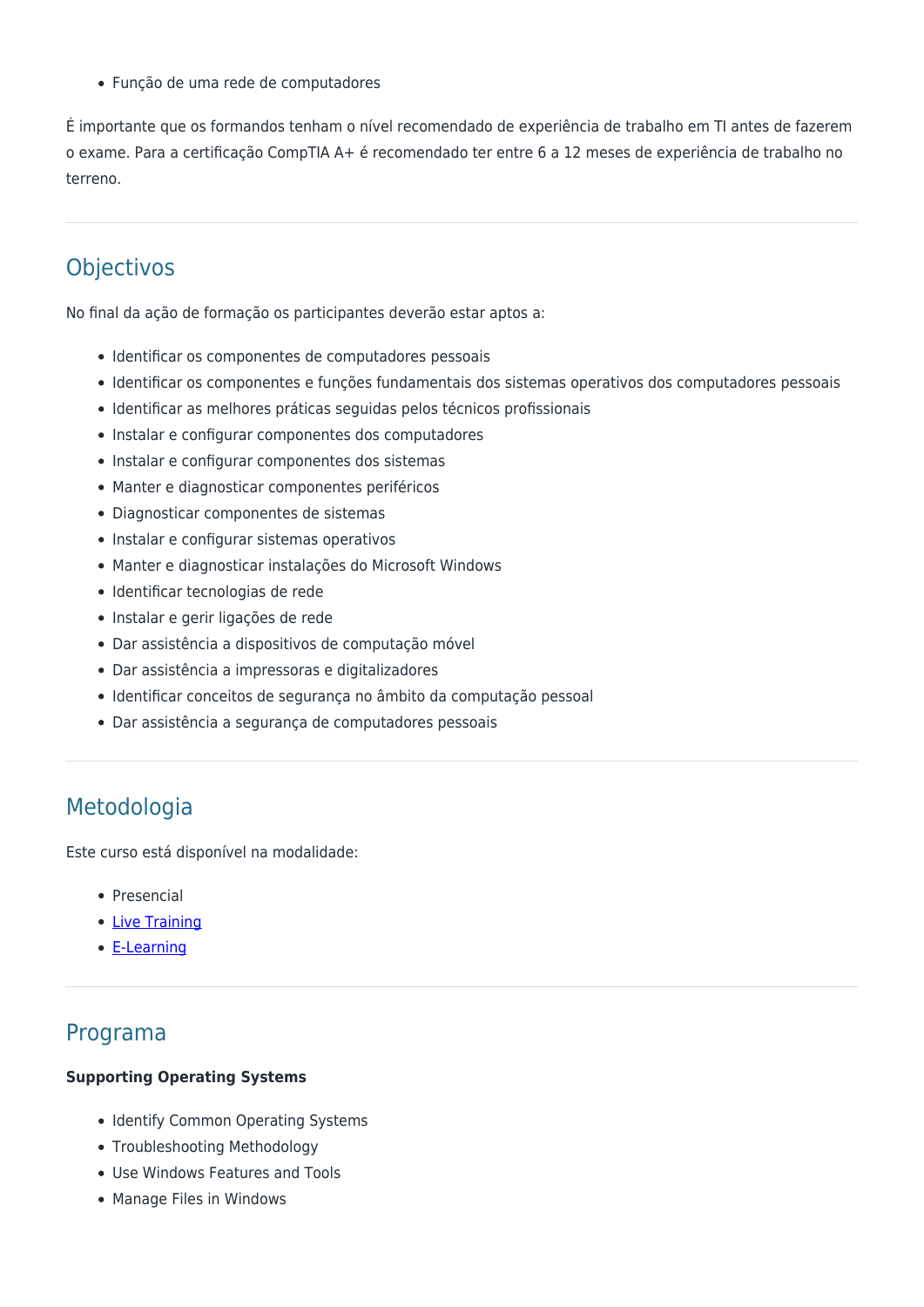- Manage Disks in Windows
- Manage Devices in Windows

#### **Installing and Configuring PC Components**

- Use Appropriate Safety Procedures
- PC Components
- Common Connection Interfaces
- Install Peripheral Devices

#### **Installing, Configuring, and Troubleshooting Display and Multimedia Devices**

- Install and Configure Display Devices
- Troubleshoot Display Devices
- Install and Configure Multimedia Devices

#### **Installing, Configuring, and Troubleshooting Storage Devices**

- Install System Memory
- Install and Configure Mass Storage Devices
- Install and Configure Removable Storage
- Configure RAID
- Troubleshoot Storage Devices

#### **Installing, Configuring, and Troubleshooting Internal System Components**

- Install and Upgrade CPUs
- Configure and Upgrade BIOS/UEFI
- Install Power Supplies
- Troubleshoot Internal System Components
- Configure a Custom PC

#### **Installing, Configuring, and Maintaining Operating Systems**

- Configure and Use Linux
- Configure and Use macOS
- Install and Upgrade Operating Systems
- Maintain OSs

#### **Maintaining and Troubleshooting Microsoft Windows**

- Install and Manage Windows Applications
- Manage Windows Performance
- Troubleshoot Windows

#### **Network Infrastructure Concepts**

- Wired Networks
- Network Hardware Devices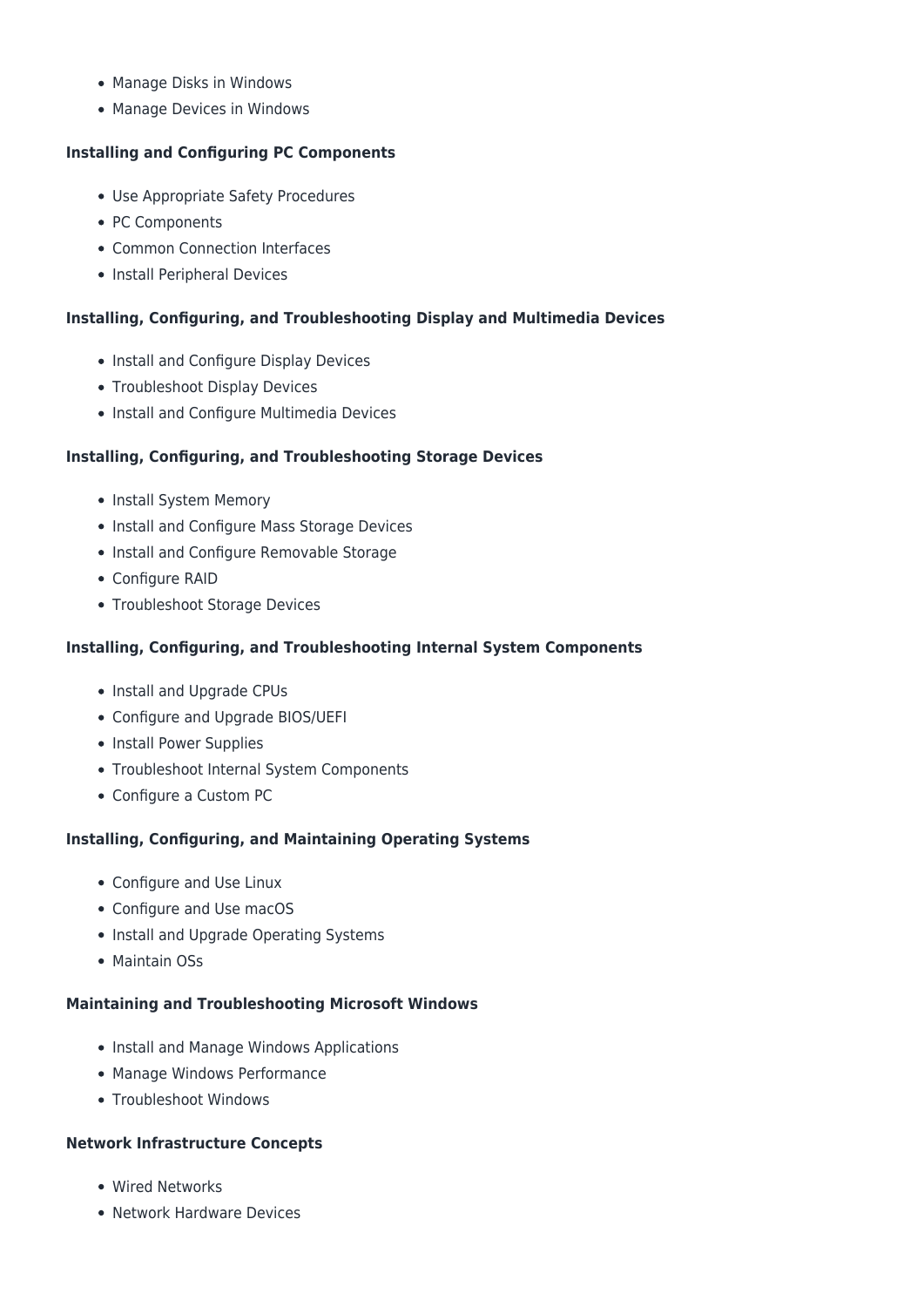- Wireless Networks
- Internet Connection Types
- Network Configuration Concepts
- Network Services

#### **Configuring and Troubleshooting Networks**

- Configure Network Connection Settings
- Install and Configure SOHO Networks
- Configure SOHO Network Security
- Configure Remote Access
- Troubleshoot Network Connections
- Install and Configure IoT Devices

#### **Managing Users, Workstations, and Shared Resources**

- Manage Users
- Configure Shared Resources
- Configure Active Directory Accounts and Policies

#### **Implementing Client Virtualization and Cloud Computing**

- Configure Client-Side Virtualization
- Cloud Computing Concepts

#### **Security Concepts**

- Logical Security Concepts
- Threats and Vulnerabilities
- Physical Security Measures

#### **Securing Workstations and Data**

- Implement Security Best Practices
- Implement Data Protection Policies
- Protect Data During Incident Response

#### **Troubleshooting Workstation Security Issues**

- Detect, Remove, and Prevent Malware
- Troubleshoot Common Workstation Security Issues

#### **Supporting and Troubleshooting Laptops**

- Use Laptop Features
- Install and Configure Laptop Hardware
- Troubleshoot Common Laptop Issues

#### **Supporting and Troubleshooting Mobile Devices**